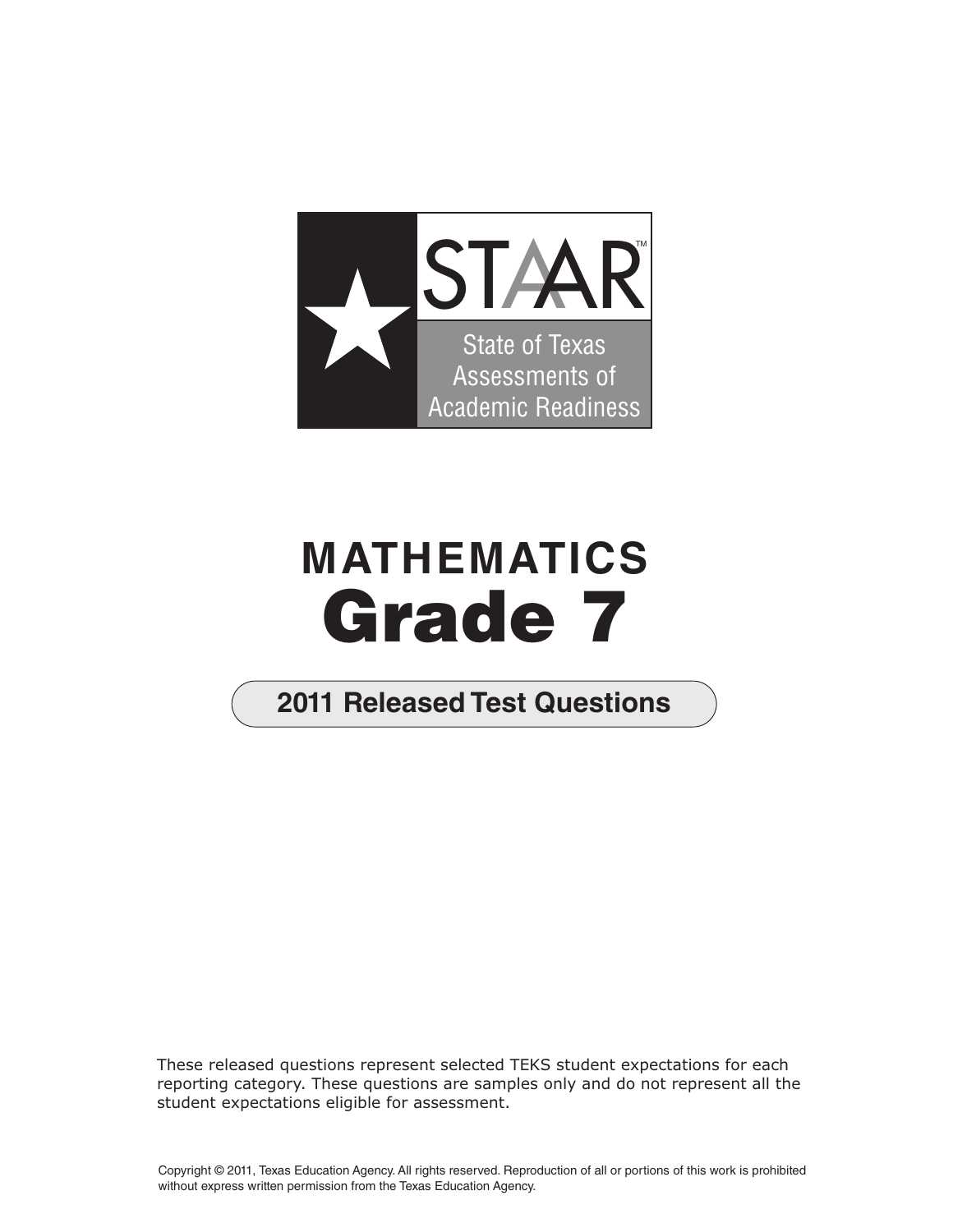**1** The names of 5 students and their scores on their last science test are shown in the table below.

| Student  | Score    |
|----------|----------|
| Gretchen | 21<br>25 |
| Héctor   | 23<br>25 |
| Isabella | 22<br>25 |
| Jocelyn  | 19<br>25 |
| Katy     | 20<br>25 |

Science Test Scores

Which students each earned a score above 85%?

- **A** Gretchen, Héctor, and Isabella
- **B** Héctor and Isabella
- **C** Isabella and Katy
- **D** Gretchen, Héctor, and Jocelyn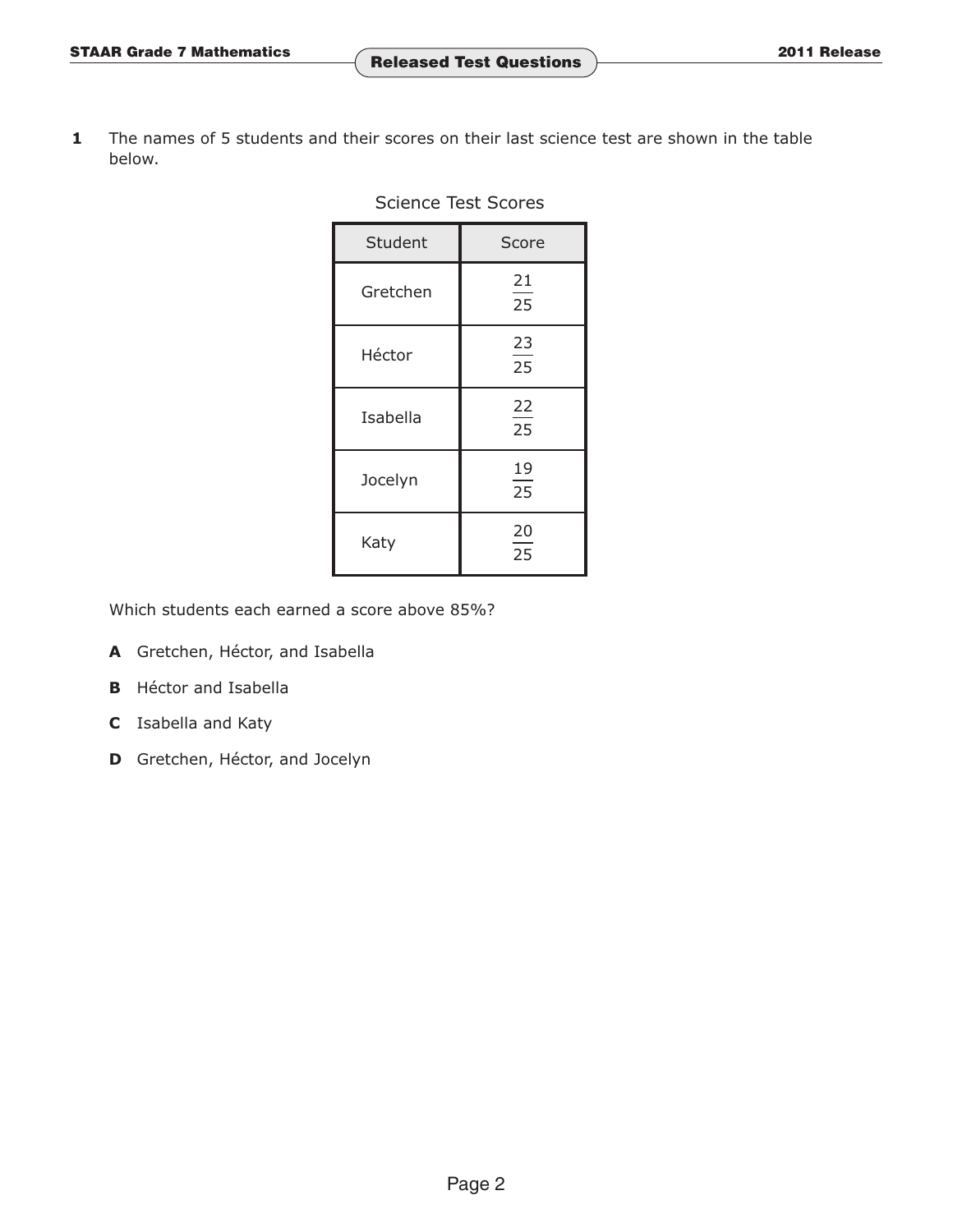- **2** Mr. Franklin asked each of his 30 students to select their favorite radio station.
	- $\frac{1}{3}$  of the students chose Station K.
	- $\frac{1}{5}$  of the students chose Station L.
	- The remaining students chose Station M.

How many students chose Station M as their favorite radio station?

- **A** 10
- **B** 14
- **C** 6
- **D** 4

- **3** A generator can run for 11 hours on 3 gallons of gasoline. If the gasoline costs \$3 per gallon, which is closest to the cost per hour to run the generator?
	- **A** \$9.00
	- **B** \$33.00
	- **C** \$0.82
	- **D** \$1.22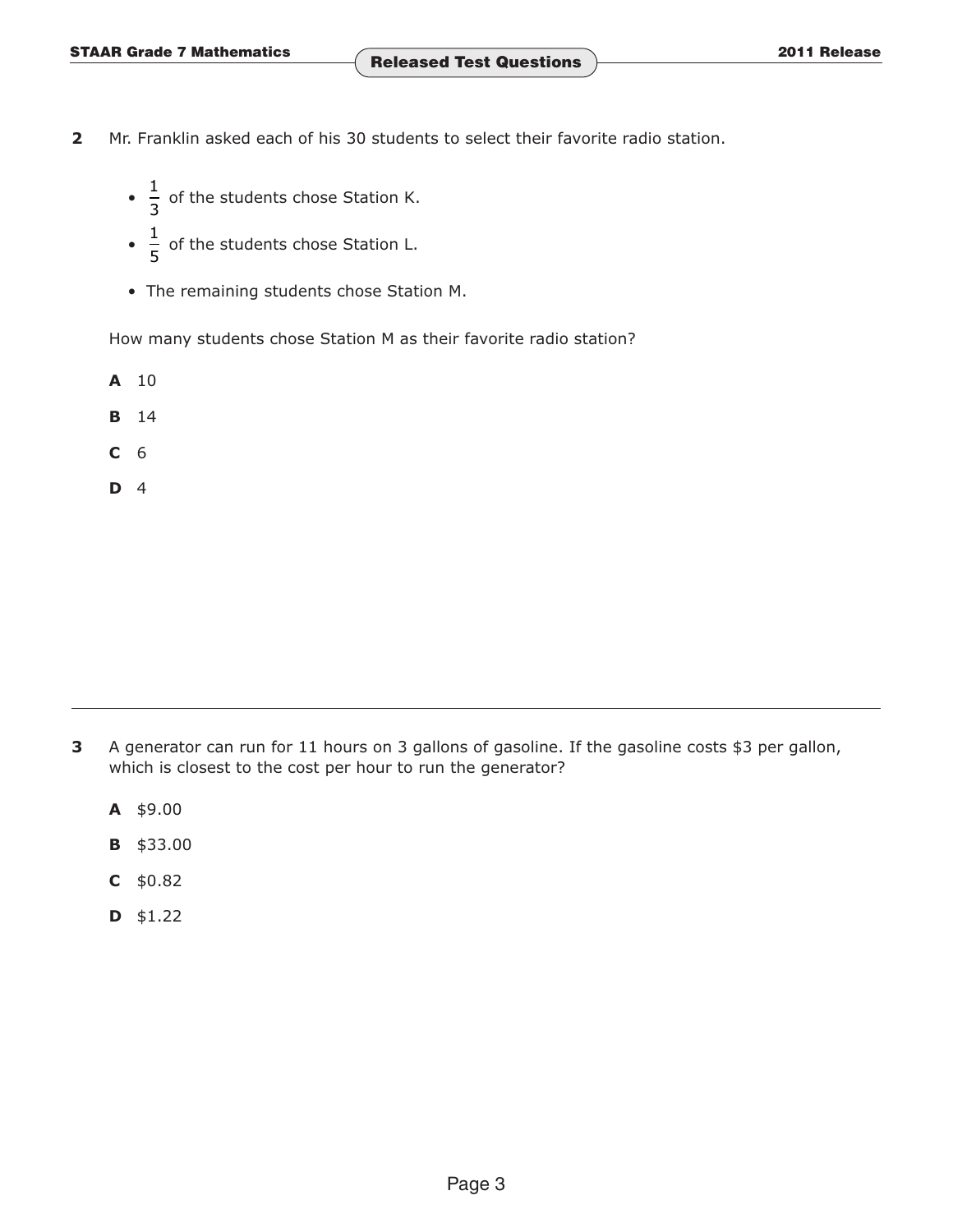- **4** A 24,000-gallon pool is being filled at a rate of 40 gallons per minute. At this rate, how many minutes will it take to fill this pool  $\frac{3}{4}$  full?
	- **A** 450 min
	- **B** 560 min
	- **C** 600 min
	- **D** 150 min

**5** Which situation is best represented by the equation below?

 $3x = 27$ 

- **A** The total cost of a dinner and tip was \$27. If a \$3 tip was included in the total cost, what is *x*, the cost of the dinner?
- **B** The total cost of a dinner and dessert was \$27. The cost of the dinner was 3 times the cost of the dessert. What is *x*, the cost of the dessert?
- **C** Three friends went to dinner, and each paid  $$27$ . What is *x*, the total amount they spent on dinner?
- **D** Three friends went to dinner and paid a total of \$27. If they divided the bill evenly, what is *x*, the amount each friend paid?

- **6** A triangle has 2 angles that each measure 45°. Which of the following best describes this triangle?
	- **A** Right scalene
	- **B** Right isosceles
	- **C** Equilateral
	- **D** Obtuse isosceles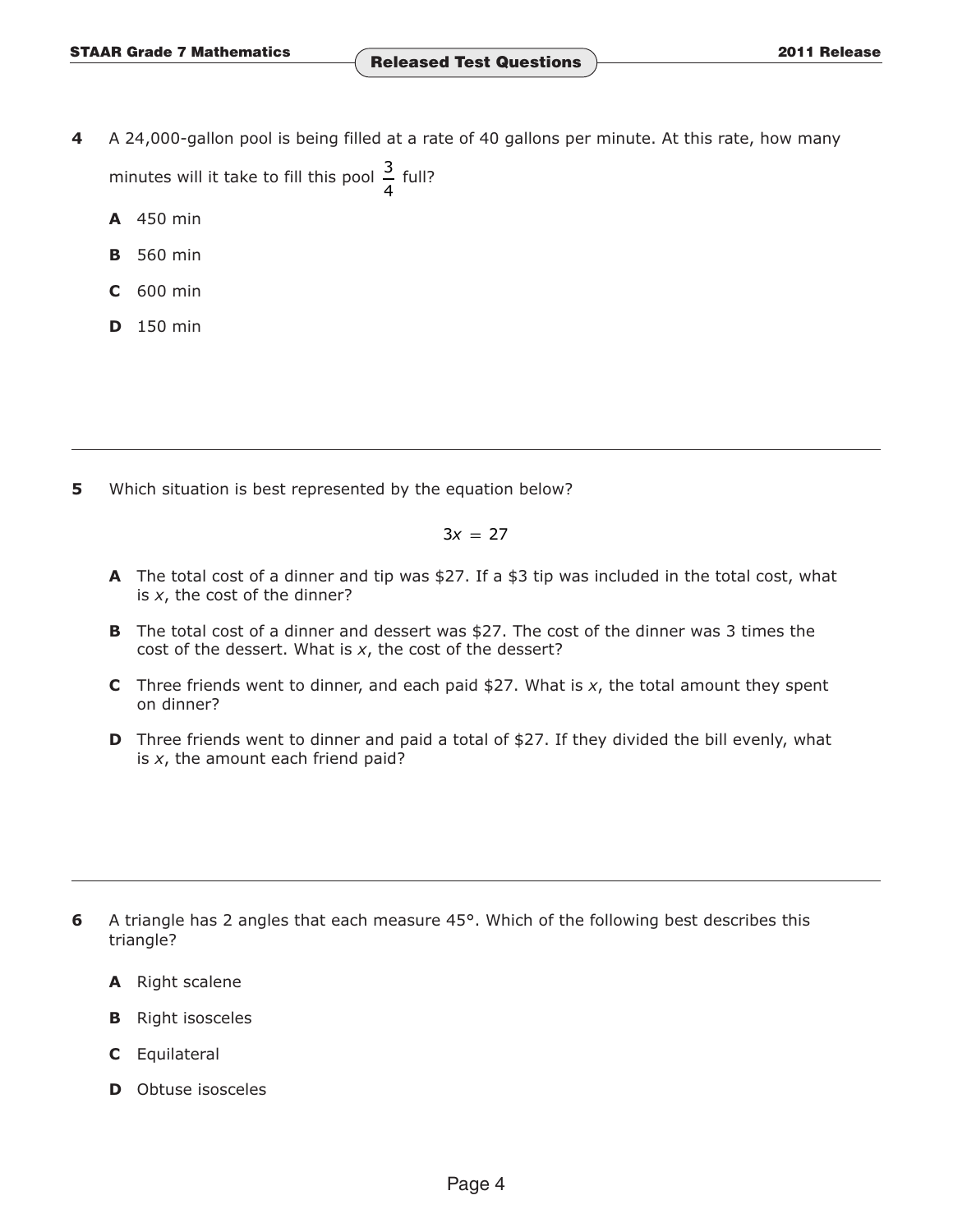- **7** Which of the following statements is true?
	- **A** All trapezoids are similar.
	- **B** All isosceles triangles are similar.
	- **C** All equilateral triangles are similar.
	- **D** All rectangles are similar.

**8** Triangle *LMN* is shown on the coordinate grid below.



If triangle *LMN* is reflected across the *y*-axis, which of the following best represents a vertex of the resulting triangle?

- **A** (2, −6)
- **B**  $(-9, -7)$
- **C**  $(-7, 2)$
- **D**  $(-2, 6)$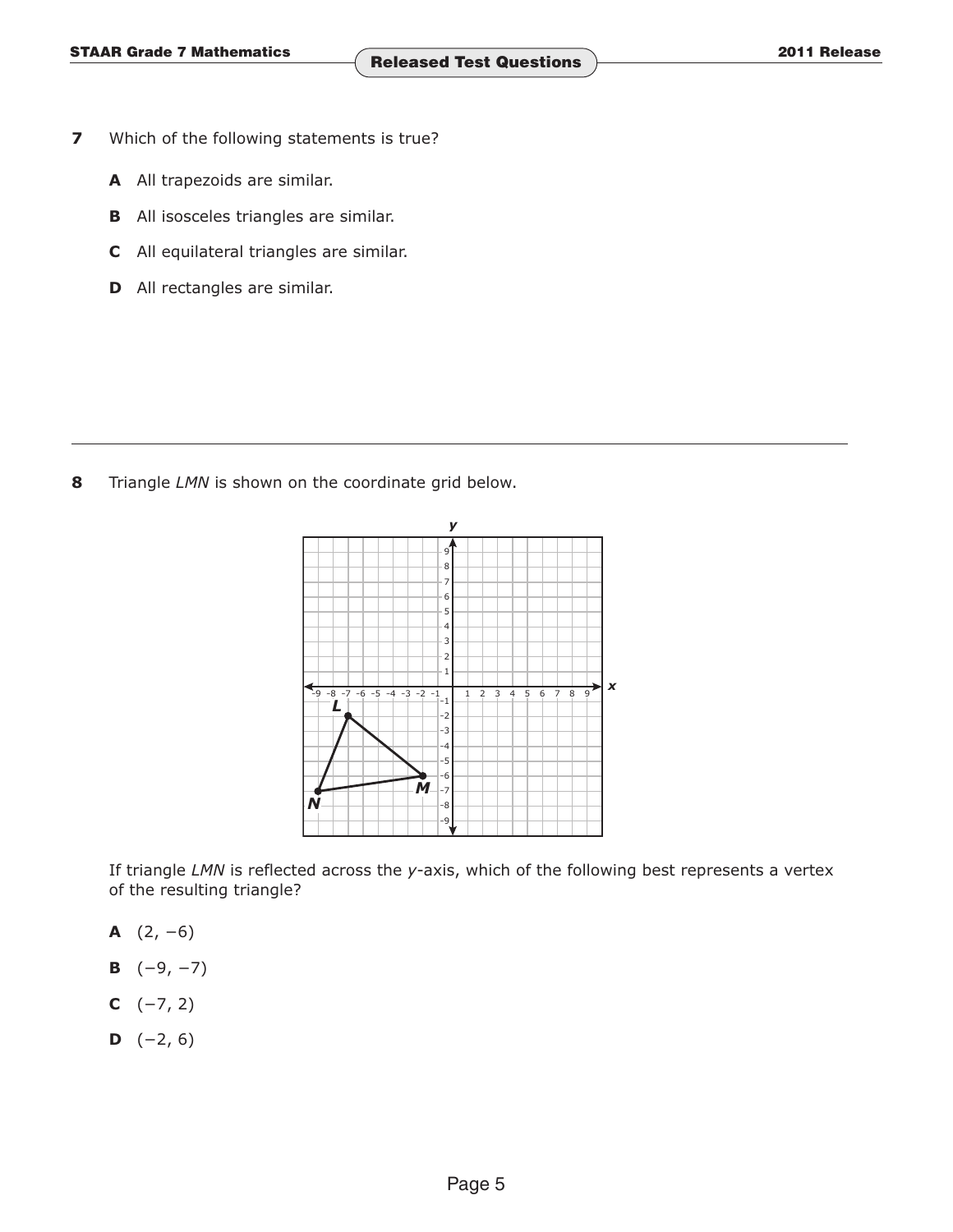**9** The side view of a sail on a boat is shown below. The base of the sail is 22 feet long, and the area of the sail is 165 square feet.



What is *x*, the height of the sail?

- **A** 7.5 feet
- **B** 15 feet
- **C** 11 feet
- **D** 30 feet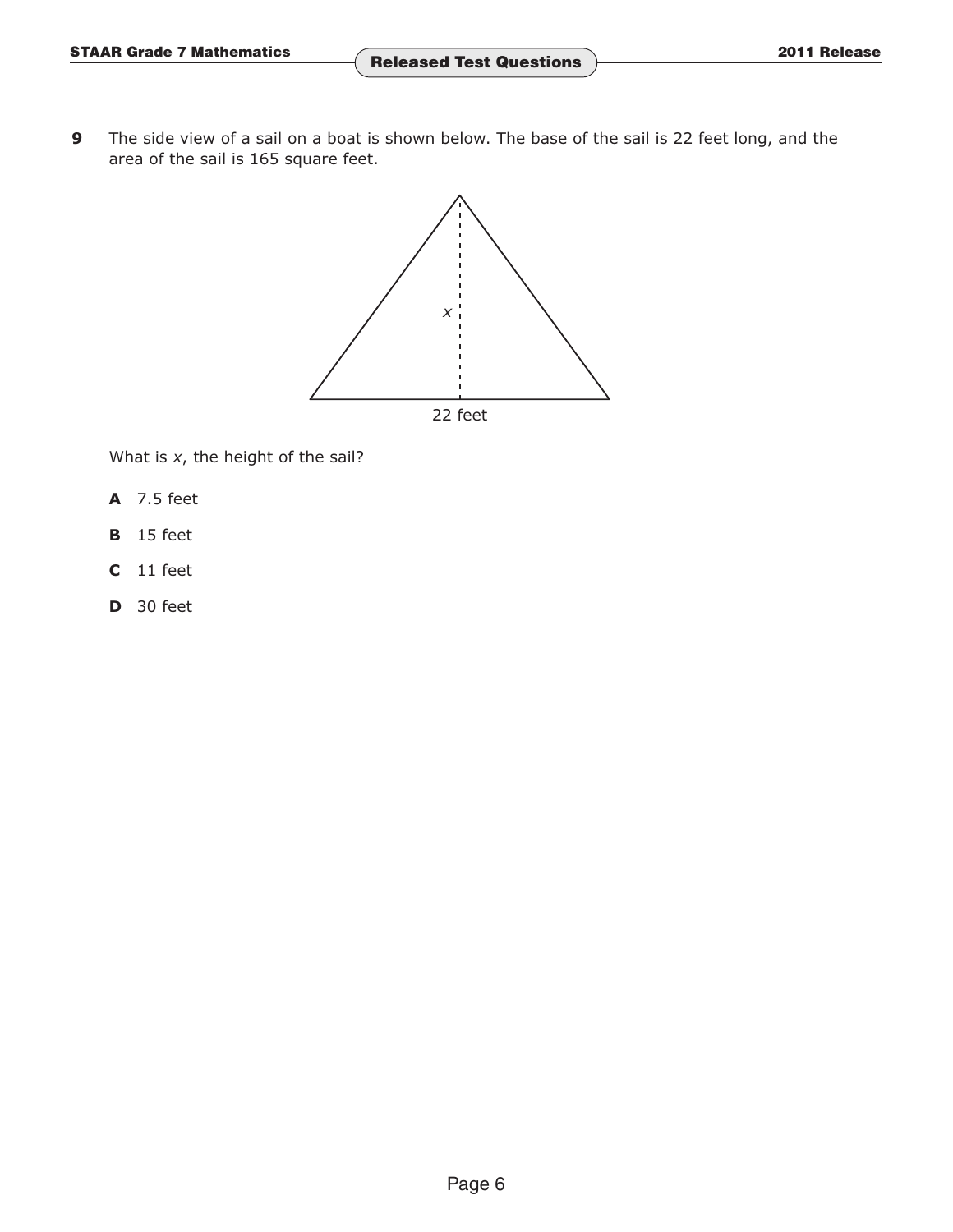**10** A cylindrical pan has the dimensions shown below.



A formula for the volume of a cylinder is  $V = Bh$ . Which equation best represents *B*, the area of the base of this pan in square inches?

- **A**  $B = \pi(3\frac{1}{2})^2$  $2^{'}$
- **B**  $B = \pi(7)^2$
- **C**  $B = 2\pi(7)$
- **D**  $B = \pi(2\frac{3}{4})(14)$

**11** A DVD player is in the shape of a rectangular prism. It has a length of 17 inches, a width of 10.2 inches, and a height of 2 inches. What is the volume of the DVD player in cubic inches?

Record your answer and fill in the bubbles on your answer document. Be sure to use the correct place value.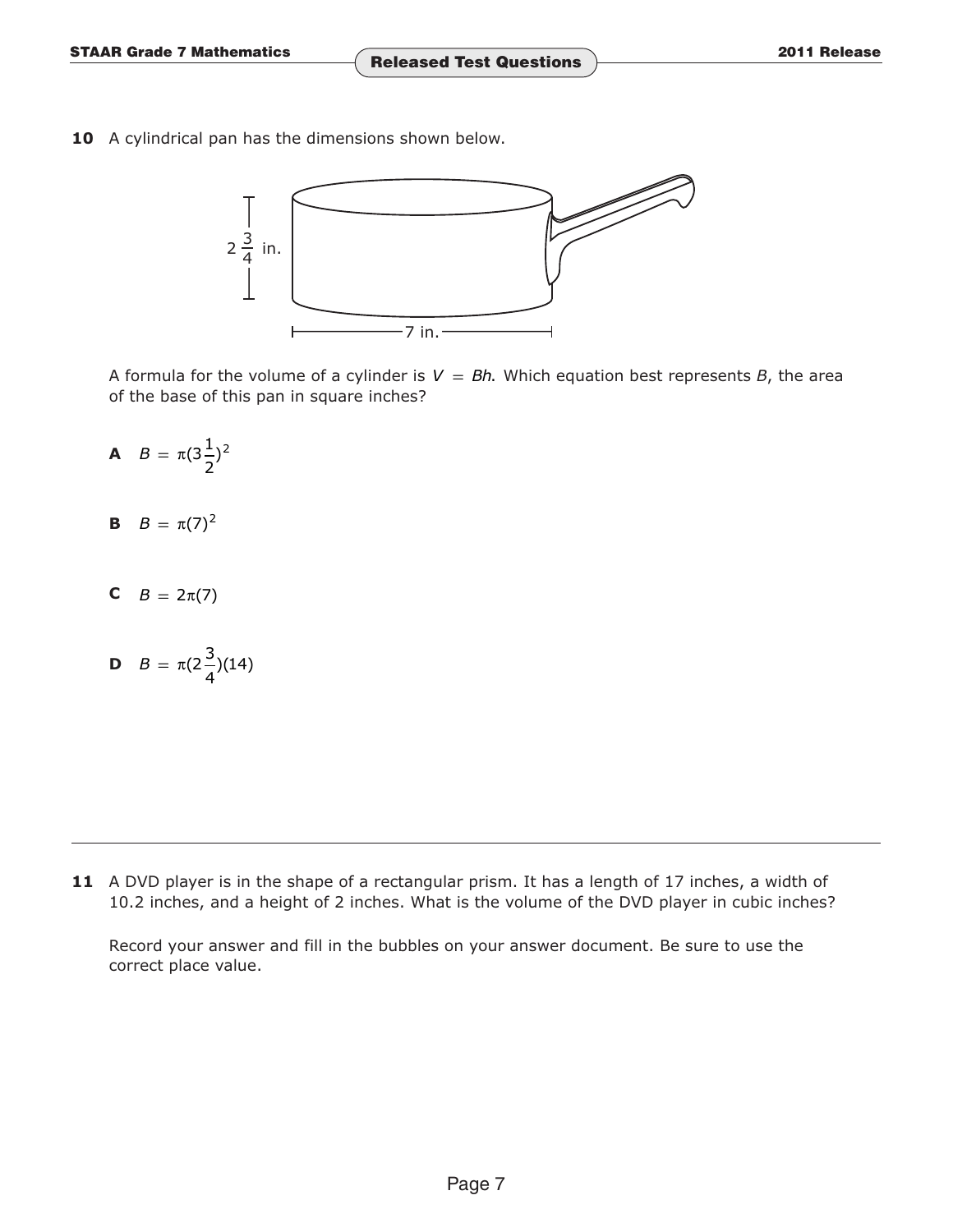**12** Marcie and Leah are playing a game by rolling two number cubes with faces numbered 1 through 6. Marcie gets a point when the sum of the two numbers faceup on the cubes is an even number, and Leah gets a point when the sum of the two numbers is greater than 7. The table below shows all possible sums for the two numbers faceup on the cubes.

|        | Cube 1 |  |  |                             |  |  |
|--------|--------|--|--|-----------------------------|--|--|
|        |        |  |  | $3 \quad 4 \quad 5 \quad 6$ |  |  |
| Cube 2 |        |  |  |                             |  |  |
|        |        |  |  |                             |  |  |
|        |        |  |  |                             |  |  |
|        |        |  |  |                             |  |  |
|        |        |  |  |                             |  |  |
|        |        |  |  |                             |  |  |

Sum of Two Number Cubes

Which girl is most likely to get a point on the first roll?

**A** Marcie is more likely to get a point, because  $\frac{18}{36} < \frac{21}{36}$ .

**B** The girls are equally likely to get a point, because  $\frac{18}{36} = \frac{18}{36}$ .

**C** Marcie is more likely to get a point, because  $\frac{18}{36} > \frac{15}{36}$ .

**D** Leah is more likely to get a point, because  $\frac{21}{36} > \frac{18}{36}$ .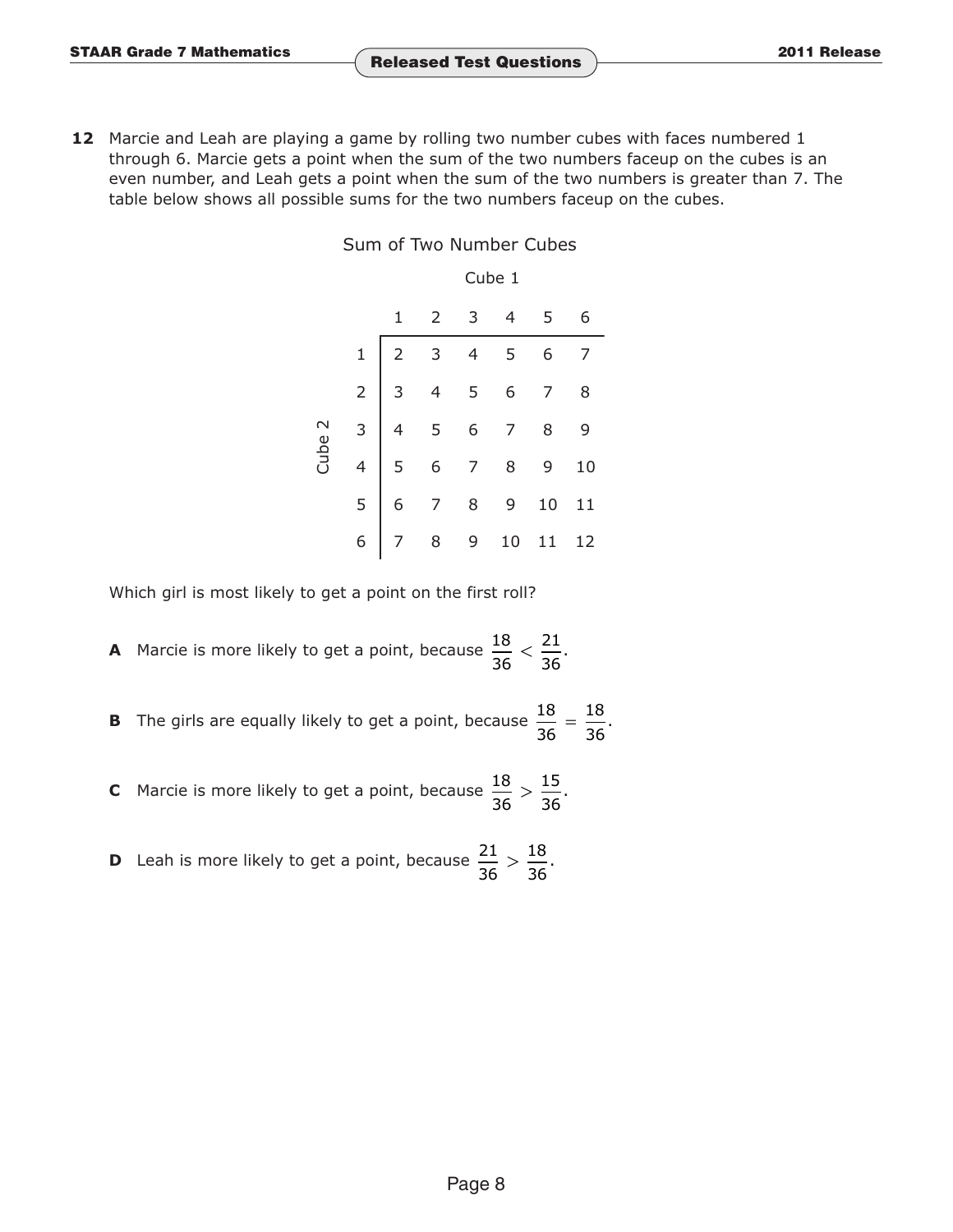13 The ABC Trucking Company keeps records of the weekly distances driven by each of its drivers. The distances driven by Cheryl during the last 4 weeks are shown in the table.

| Distance Driven |  |
|-----------------|--|
|-----------------|--|

| Week | Distance (miles) |  |  |
|------|------------------|--|--|
|      | 2,892            |  |  |
|      | 2,892            |  |  |
|      | 2,967            |  |  |
|      | 2.763            |  |  |

Which measure of the data would NOT be a good predictor of the number of miles that Cheryl may drive next week?

- **A** Mean
- **B** Median
- **C** Mode
- **D** Range